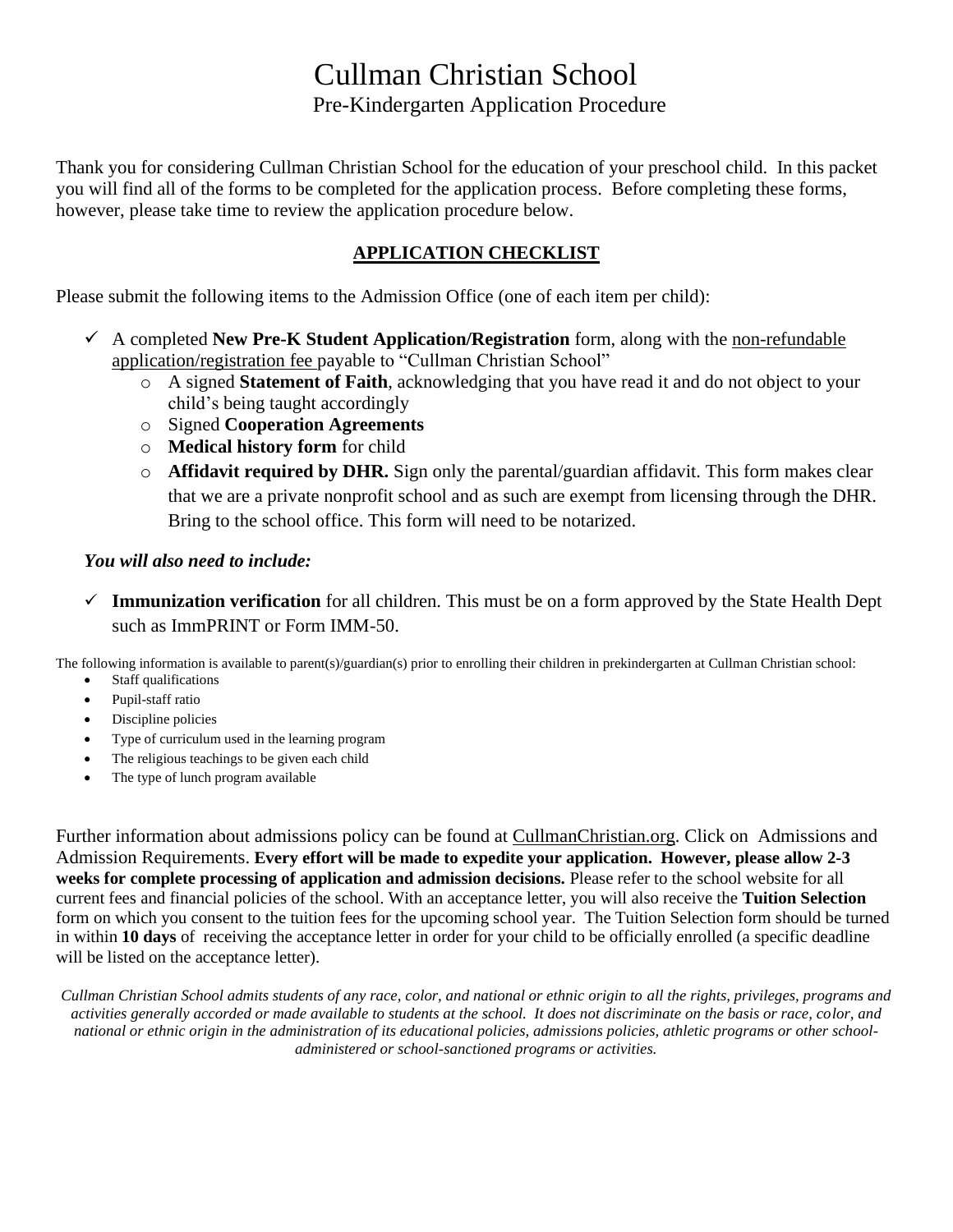

 Cullman Christian School 1803 Beech Ave, SE Cullman, Alabama 35055 Tel: (256) 734-0734 Fax: (256)734-0117  *www.cullmanchristian.org*

## *Pre-Kindergarten Student Application/Registration*

| <b>STUDENT INFORMATION:</b>                                                                                                                                                                                                    |                                                   |                              |                                                                                                                                                                                                                               |                  |
|--------------------------------------------------------------------------------------------------------------------------------------------------------------------------------------------------------------------------------|---------------------------------------------------|------------------------------|-------------------------------------------------------------------------------------------------------------------------------------------------------------------------------------------------------------------------------|------------------|
| Applying for Grade: PK3 PK4 (circle one)                                                                                                                                                                                       |                                                   |                              |                                                                                                                                                                                                                               |                  |
|                                                                                                                                                                                                                                |                                                   |                              |                                                                                                                                                                                                                               |                  |
|                                                                                                                                                                                                                                |                                                   |                              |                                                                                                                                                                                                                               |                  |
| If the applicant is not a US citizen, please list on the line below the Visa or Green card type and expiration date. Applicants who are foreign citizens<br>must already have a Visa or Green Card.)                           |                                                   |                              |                                                                                                                                                                                                                               |                  |
| <u>STUDENT'S PRIMARY RESIDENCE:</u>                                                                                                                                                                                            |                                                   |                              |                                                                                                                                                                                                                               |                  |
| Student lives with : _____Father<br>Crandparent Cuardian Cher                                                                                                                                                                  | _____Mother _________Stepfather _______Stepmother |                              |                                                                                                                                                                                                                               |                  |
|                                                                                                                                                                                                                                |                                                   |                              |                                                                                                                                                                                                                               |                  |
| City Home Phone                                                                                                                                                                                                                |                                                   |                              |                                                                                                                                                                                                                               |                  |
|                                                                                                                                                                                                                                |                                                   |                              |                                                                                                                                                                                                                               |                  |
|                                                                                                                                                                                                                                |                                                   | PARENT/GUARDIAN INFORMATION: |                                                                                                                                                                                                                               |                  |
| Please check: ______Father _________Grandfath<br>______Stepfather _________Guardian                                                                                                                                            | ____Grandfather                                   |                              | Please Check: _____Mother<br>Grandmother Guardian                                                                                                                                                                             | ______Stepmother |
|                                                                                                                                                                                                                                |                                                   |                              | Please Check: ______Dr. ______Mrs. ______Ms.                                                                                                                                                                                  |                  |
| Full Name and the state of the state of the state of the state of the state of the state of the state of the state of the state of the state of the state of the state of the state of the state of the state of the state of  |                                                   |                              | Full Name and the state of the state of the state of the state of the state of the state of the state of the state of the state of the state of the state of the state of the state of the state of the state of the state of |                  |
| Preferred Name                                                                                                                                                                                                                 |                                                   |                              | Preferred Name                                                                                                                                                                                                                |                  |
|                                                                                                                                                                                                                                |                                                   |                              |                                                                                                                                                                                                                               |                  |
|                                                                                                                                                                                                                                |                                                   |                              |                                                                                                                                                                                                                               |                  |
|                                                                                                                                                                                                                                |                                                   |                              |                                                                                                                                                                                                                               |                  |
| Employer and the state of the state of the state of the state of the state of the state of the state of the state of the state of the state of the state of the state of the state of the state of the state of the state of t |                                                   |                              | <b>Employer</b>                                                                                                                                                                                                               |                  |
|                                                                                                                                                                                                                                |                                                   |                              |                                                                                                                                                                                                                               |                  |
| If parents are divorced or separated, who has legal custody of the student?                                                                                                                                                    |                                                   |                              |                                                                                                                                                                                                                               |                  |

*(Be specific with who is authorized to receive student information.)* 

(over)

New PreK Student Application/Page 1 of 7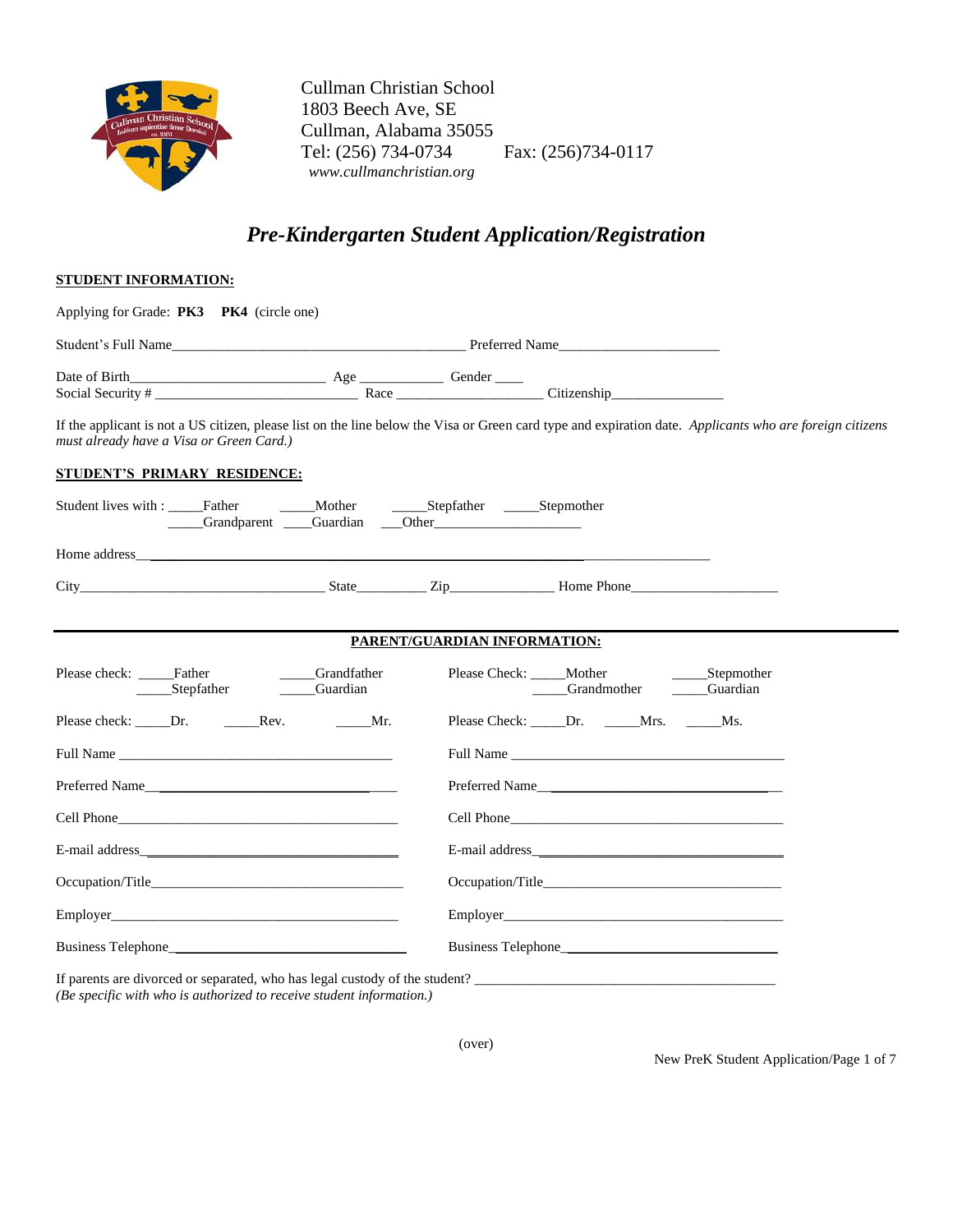#### **Student's Secondary Residence (if applicable)**

| Please check: ______Father _______ | Stepfather Guardian | Grandfather |                                                                                                                                                                                                                               | _____Grandmother ______Guardian |  |
|------------------------------------|---------------------|-------------|-------------------------------------------------------------------------------------------------------------------------------------------------------------------------------------------------------------------------------|---------------------------------|--|
|                                    |                     |             | Please Check: Dr. Mrs. Ms.                                                                                                                                                                                                    |                                 |  |
| Full Name                          |                     |             | Full Name and the contract of the contract of the contract of the contract of the contract of the contract of the contract of the contract of the contract of the contract of the contract of the contract of the contract of |                                 |  |
| Preferred Name                     |                     |             |                                                                                                                                                                                                                               |                                 |  |
|                                    |                     |             |                                                                                                                                                                                                                               |                                 |  |
|                                    |                     |             |                                                                                                                                                                                                                               |                                 |  |
|                                    |                     |             | Occupation/Title                                                                                                                                                                                                              |                                 |  |
|                                    |                     |             |                                                                                                                                                                                                                               |                                 |  |
|                                    |                     |             |                                                                                                                                                                                                                               |                                 |  |

#### **GRANDPARENT INFORMATION**

| Paternal                                             | <b>Maternal</b>                                                                                                                     |
|------------------------------------------------------|-------------------------------------------------------------------------------------------------------------------------------------|
|                                                      | Full Names                                                                                                                          |
|                                                      |                                                                                                                                     |
|                                                      |                                                                                                                                     |
|                                                      |                                                                                                                                     |
| <u> 1990 - Jan Barnett, fransk politik (d. 1980)</u> | Full Names<br><u> 1989 - Jan James James James James James James James James James James James James James James James James Ja</u> |
|                                                      |                                                                                                                                     |
|                                                      |                                                                                                                                     |
| Zip Home Phone                                       | $\mathop{\mathrm{Zip}}\nolimits$<br>Home Phone                                                                                      |

#### **SIBLING INFORMATION**

| Name |  |  |
|------|--|--|
| Name |  |  |
|      |  |  |
| Name |  |  |

New PreK Student Application/Page 2 of 7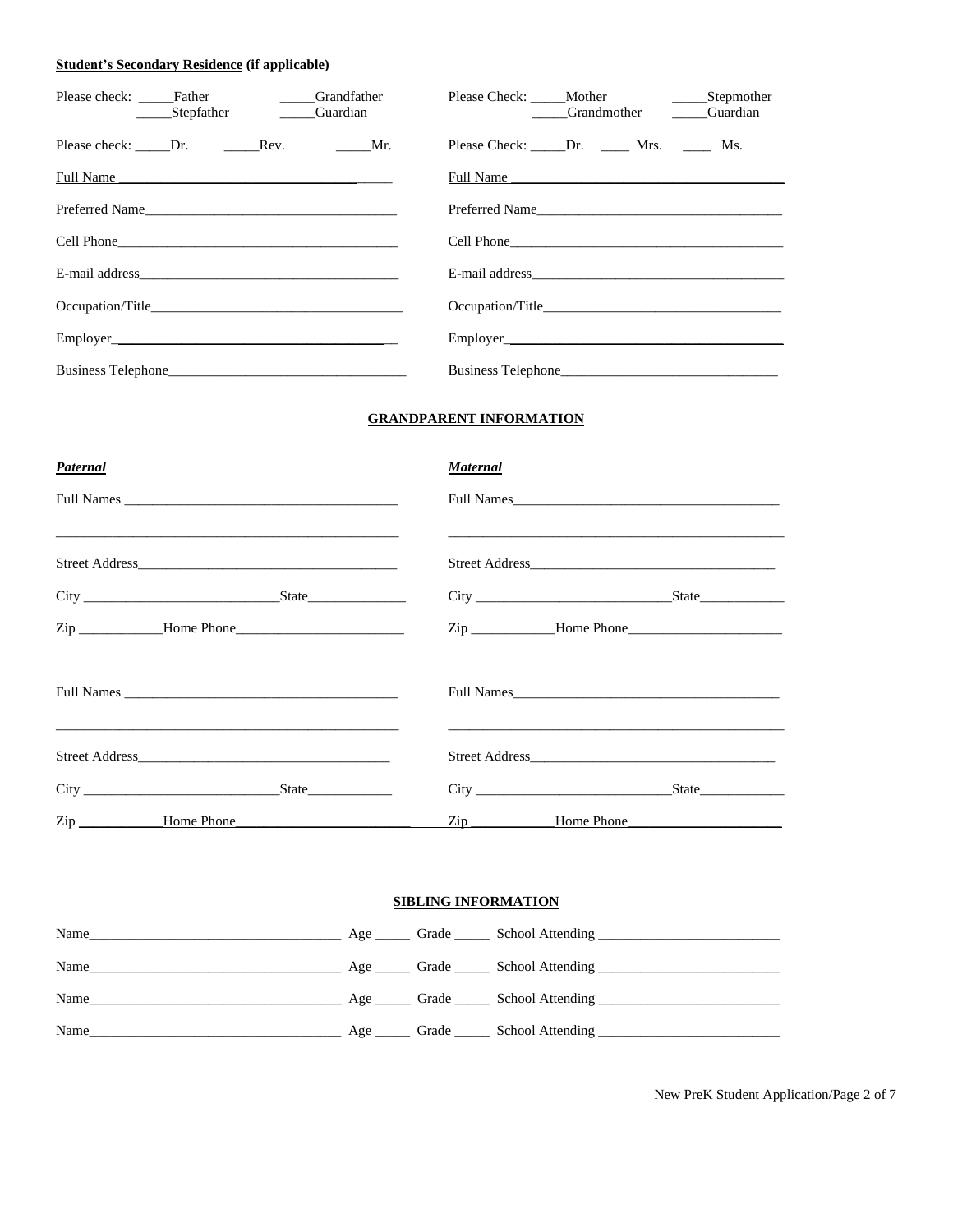\_\_\_\_\_Yes \_\_\_\_\_No Has this student ever been evaluated, or referred for evaluation, for learning disabilities/difficulties?

\_\_\_\_\_Yes \_\_\_\_\_No Is this student currently taking any prescribed medication or following any prescribed or recommended therapy or treatment?

#### **CHURCH AFFILIATION**

|                            |                                                                                                              |                                              | Members _____Frequent Attendees ________ Infrequent Attendees ________ We are not affiliated with any church                                                                    |  |
|----------------------------|--------------------------------------------------------------------------------------------------------------|----------------------------------------------|---------------------------------------------------------------------------------------------------------------------------------------------------------------------------------|--|
|                            | If you are affiliated with a church, please answer the following questions:                                  |                                              |                                                                                                                                                                                 |  |
|                            | Please indicate which of the following your family attends on a regular basis (3 times monthly):             |                                              |                                                                                                                                                                                 |  |
|                            |                                                                                                              |                                              | Worship Service _________ Sunday School __________ Small Groups _________ Youth Group                                                                                           |  |
|                            |                                                                                                              |                                              | Please list any ministries your family is involved in:                                                                                                                          |  |
|                            |                                                                                                              | <b>OTHER INFORMATION</b>                     |                                                                                                                                                                                 |  |
|                            |                                                                                                              |                                              | How did you hear about Cullman Christian School?                                                                                                                                |  |
|                            | Plan) or any other educational testing? (i.e. Learning disability, Dyslexia, etc.) If so, please<br>explain. |                                              | Has your child ever repeated a grade, or received any special services, or required classroom modification, or had an IEP (Individualized Educational                           |  |
|                            | Why do you desire for your child to attend Cullman Christian School?                                         |                                              |                                                                                                                                                                                 |  |
|                            |                                                                                                              |                                              | <u> 1989 - Andrea Santa Andrea Andrea Andrea Andrea Andrea Andrea Andrea Andrea Andrea Andrea Andrea Andrea Andr</u>                                                            |  |
|                            | Would you be interested in before or after school care? _____ Yes _____ No                                   |                                              | <u> 1989 - Andrea Santa Andrea Andrea Andrea Andrea Andrea Andrea Andrea Andrea Andrea Andrea Andrea Andrea Andr</u><br>If yes, when and what times would you be interested in? |  |
| For Office Use Only:       |                                                                                                              |                                              |                                                                                                                                                                                 |  |
| Date received: ___________ | Birth certificate: ___________                                                                               |                                              |                                                                                                                                                                                 |  |
|                            |                                                                                                              | Health and Immunization record: ____________ | DHR Affadavits                                                                                                                                                                  |  |
| Activity Fee:              |                                                                                                              | Accepted: Declined: Notification:            |                                                                                                                                                                                 |  |

*Cullman Christian School recruits and admits students of any race, color, or ethnic origin to all the rights, privileges, programs and activities. In addition, the school will not discriminate on the basis of race, color, or ethnic origin in administration of its educational programs and athletics/extracurricular activities. Furthermore, the school is not intended to be an alternative to court or administrative agency ordered, or public school district initiated, desegregation. Cullman Christian School will not discriminate on the basis of race, color, or ethnic origin in the hiring of its certified or non-certified personnel.*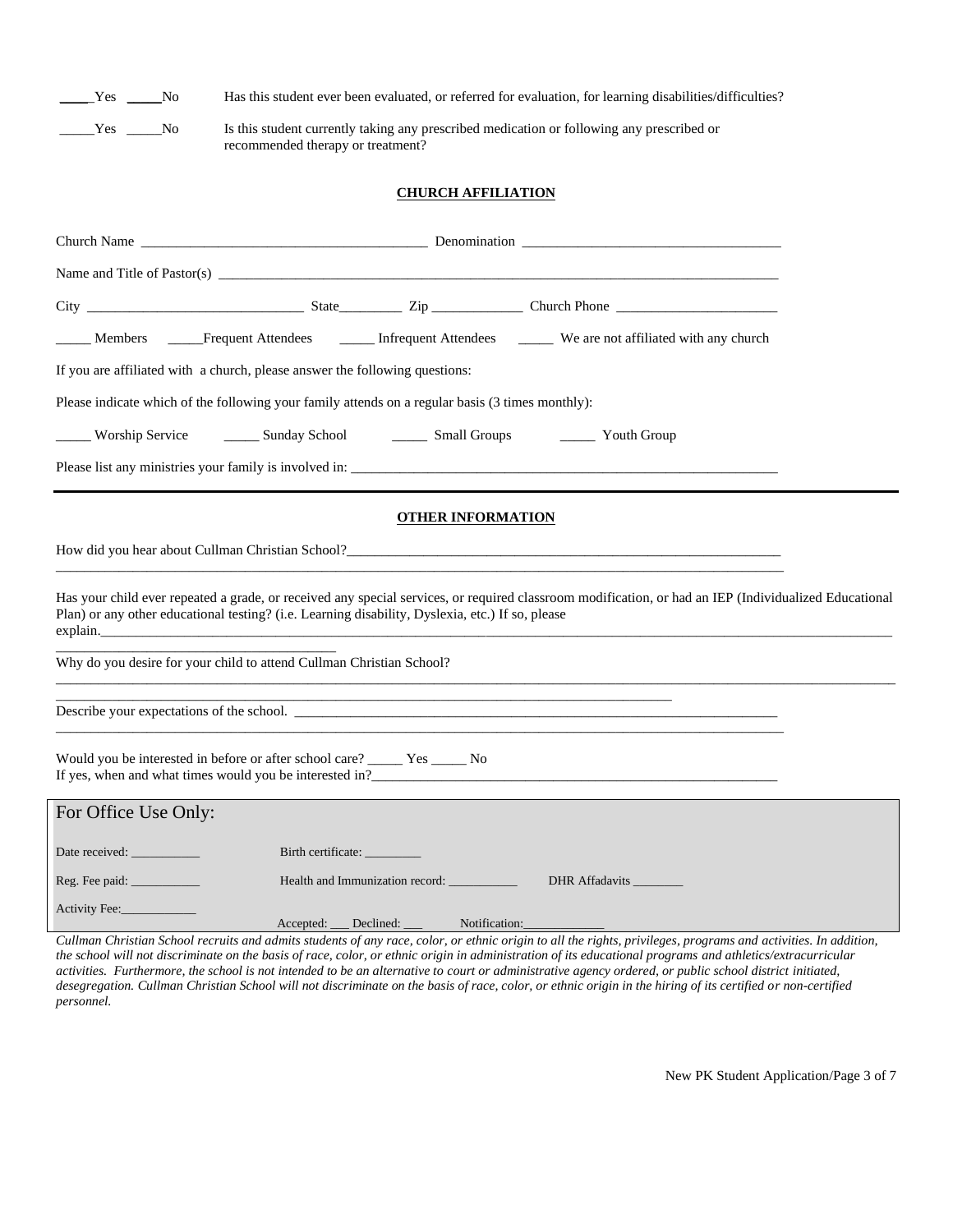

## CULLMAN CHRISTIAN SCHOOL Statement of Faith / Parental Agreement

*By signing this application, I indicate that I am personally in agreement with the Statement of Faith as listed below*:

1. We believe in the inspiration and authority of Scripture**.** The Bible is the written Word of God, without error and infallible, and the divine authority in all matters of faith and life.

2. We believe in one God who exists in three persons. God the Father, God the Son, and God the Holy Spirit are the same in substance, equal in power and glory.

3. We believe in the majesty and sovereignty of God. The personal Triune God of the Bible owns and controls all things according to the counsel of His will.

4. We believe that God created the universe out of nothing. God alone has existed from all eternity past and in His wisdom decided to create the universe using nothing which had pre-existed.

5. We believe that mankind was created by God. Man did not evolve from other species but was created by God. He was created with dignity in that he was made in God's image and created in humility in that his purpose was and still is to glorify God and to enjoy Him forever.

6. We believe in the fall of mankind into sin. The voluntary sin of Adam resulted in mankind's total depravity. Thus, all men are sinners and are not able to please God on their own merit or save themselves.

7. We believe in God's gracious plan of salvation. God in His mercy chose to provide a means of salvation for mankind through the substitutionary atonement of Christ. Jesus Christ died on a cross to save us from our sins and He is the only mediator between God and man.

8. We believe that God applies the salvation earned by Christ to us through the Holy Spirit. The Holy Spirit calls us to Himself, convincing us of our sin, and persuading and enabling us to receive Jesus Christ by faith.

9. We believe that we are justified and sanctified by faith in Jesus Christ alone.God declares sinners righteous through the perfect obedience of Christ and He then works His power in them, enabling them to progress in holiness through the Word and Spirit.

10. We believe in Second Coming of Jesus Christ to judge the world**.** Christ will bring all things to consummation at the judgment, taking His own to be with Him in the new heavens and new earth. All others will be cast into hell forever.

**In partial fulfillment of its desire to see the ideals of Christian Education realized both within and without its institutional walls, Cullman Christian School sets forth the following as agreements expected from, and made with, students and parents alike. Please read carefully and sign below.**

#### *Parent/Guardian Cooperation Agreement*

- 1. I commit to support the school with my time, talent, and/or treasure to the best of my ability.
- 2. I commit to support and comply with all pertinent administrative policies.
- 3. I commit to respectfully cooperate with all those in authority at CCS.
- 4. I commit to respectfully submit to administrative policies of the school, including those of conduct and dress code.
- 5. I commit both to remain in regular and open communication with my child's teachers and to ensure that the formal education begun in the classroom continues in the home, whether as study, homework, or work-ethic formation.
- 6. I commit to expand my knowledge of and commitment to the ideals of Christian Education as expressed in the curriculum, pedagogy, culture, and philosophy of Cullman Christian School.
- 7. I commit to bear financial responsibility for any and all damages caused to school property by my child.
- 8. I have read and understand the Tuition and Fees document. (found in the prospective packet and on the school's website)

| Father/Guardian Signature | Date                |
|---------------------------|---------------------|
| Mother/Guardian Signature | Date<br>____<br>- - |

New PK Student Application/Page 4 of 7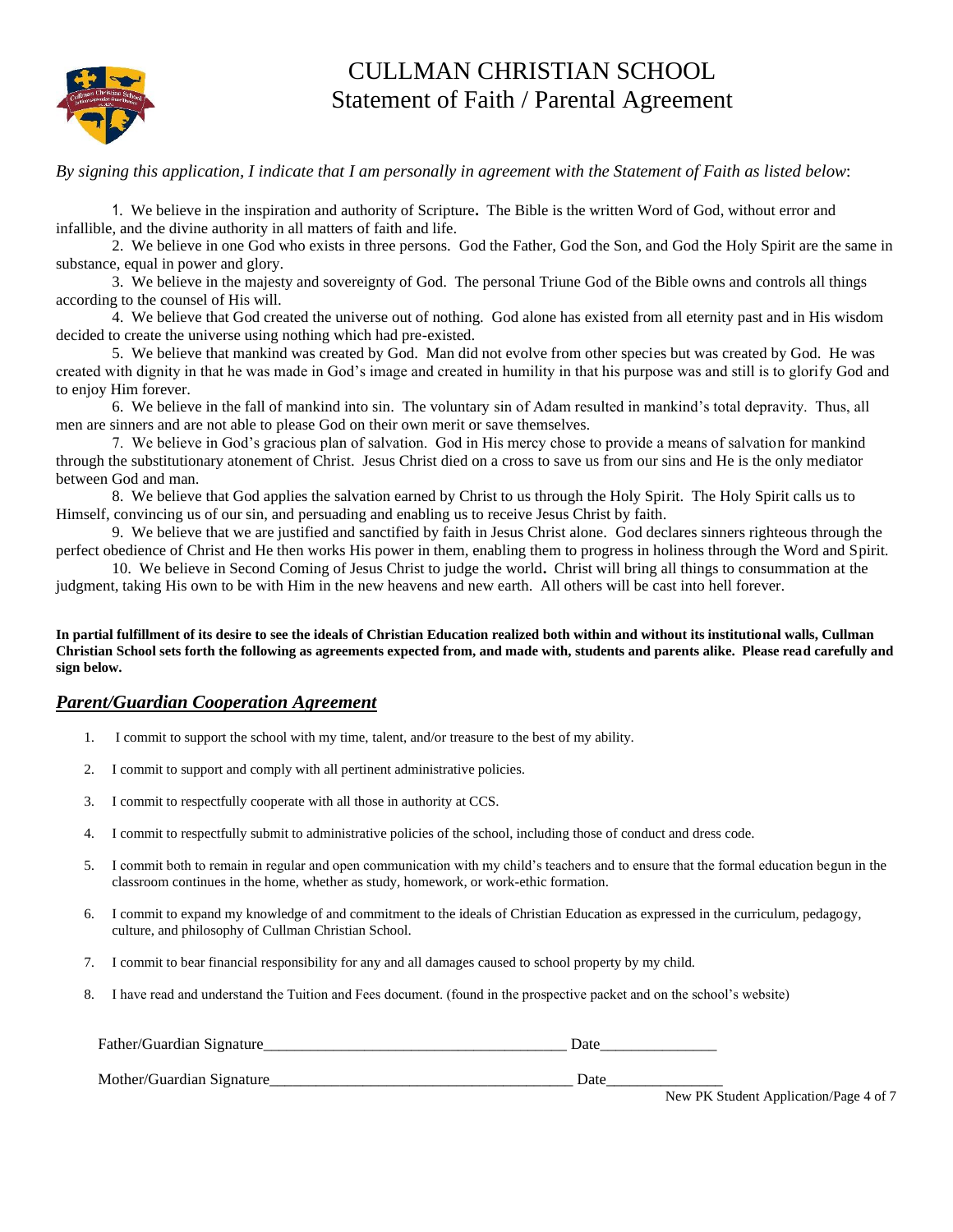#### **PARENTAL ENROLLMENT AGREEMENT**

*Upon acceptance of this application, the following shall be agreed upon by the undersigned*:

- 1. I understand if my child is accepted to C.C.S., I will be expected to assume responsibility for my child's education by supervising assigned homework and keeping in regular contact with my child's teachers.
- 2. I will make all tuition payments in accordance with the tuition schedule published annually as well as any late fees or charges.
- 3. I will arrange for transportation to and from school.
- 4. I recognize that the C.C.S. staff instructs all students according to the moral, ethical, and spiritual teachings set forth in the Bible which is viewed as the final, authoritative Word of God, infallible and inerrant.
- 5. I concur, that in cases of persistent misconduct, a parent/principal conference will be employed when lesser means of discipline prove ineffective.
- 6. I will see to it that my child complies with the spirit and letter of the Dress Code and Discipline Code as explained in the Student Handbook.
- 7. I will see to it that my child complies with the rules and policies set forth by the School Board of Directors as they apply to the operations of C.C.S. and are so administered by the School Principal.
- 8. I understand the School Principal reserves the right to dismiss my child if (s)he does not respect the standards or cooperate in the educational process at C.C.S.
	- Comply with the standards set forth by the school authorities
	- Demonstrate minimum academic achievement
	- Regularly and punctually attend classes
	- Show proper respect for those in authority
	- Show proper respect towards the things of God
- 9. I agree that the student named above will continue in C.C.S. for the entire school year subject to the terms of this agreement. (Exceptions: relocation or medical reasons.)
- 10. I have received a copy of the Cullman Christian School Student Handbook and will go over it with my child. My child will abide by all the rules and regulations contained in the Student Handbook.
- 11. I agree to pray for the school family teachers, staff, administrator, students, board of directors and families.
- 12. I agree to support the Christian education of our child/children by attending a Bible-believing church, and by providing a nurturing, Christian home life.
- 13. I agree to invest authority in the school to discipline our child as necessary with parental consent. This includes the right to dismiss our child if he or she does not respect the standard of conduct and the educational process adopted by the school.
- 14. I understand that assessments will be made to cover damage by our child/ren to school property (including breakage of windows, abuse of books, etc.)
- 15. In case of emergency and if the parents or guardians cannot be reached, the authorities at Cullman Christian School are authorized to arrange for such medical or surgical services as are deemed necessary to protect the welfare of my child.
- 16. Cullman Christian School periodically uses photographs of our students for positive promotional materials in print and on our website. I give permission to use my child's photograph unless you tell us otherwise.
- 17. I release Cullman Christian School, its employees, and representatives from any claim we may have resulting from any illness or injuries sustained by our child/ren while under school supervision whether at school or away from school premises. We further agree to hold harmless C.C.S., its employees, and representatives from any injury or damage which may be caused by our child/ren. The parties to this agreement are Christians and believe that the Bible commands them to make every effort to live at peace and to resolve disputes with each other in private or within the Christian community in conformity with the biblical injunctions of 1 Corinthians 6:1–8, Matthew 5:23–24, and Matthew 18:15–20. Therefore, the parties agree that any claim or dispute arising out of, or related to, this agreement or to any aspect of the relationship, including claims under federal, state, and local statutory or common law, the law of contract, and law of tort shall be settled by biblically based mediation. If resolution of the dispute and reconciliation do not result from mediation, the matter shall then be submitted to an independent and objective arbitrator for binding arbitration.

I pledge my commitment:

Father/Guardian Signature\_\_\_\_\_\_\_\_\_\_\_\_\_\_\_\_\_\_\_\_\_\_\_\_\_\_\_\_\_\_\_\_\_\_\_\_\_\_\_\_ Date\_\_\_\_\_\_\_\_\_\_\_\_\_\_\_

Mother/Guardian Signature\_\_\_\_\_\_\_\_\_\_\_\_\_\_\_\_\_\_\_\_\_\_\_\_\_\_\_\_\_\_\_\_\_\_\_\_\_\_\_ Date\_\_\_\_\_\_\_\_\_\_\_\_\_\_\_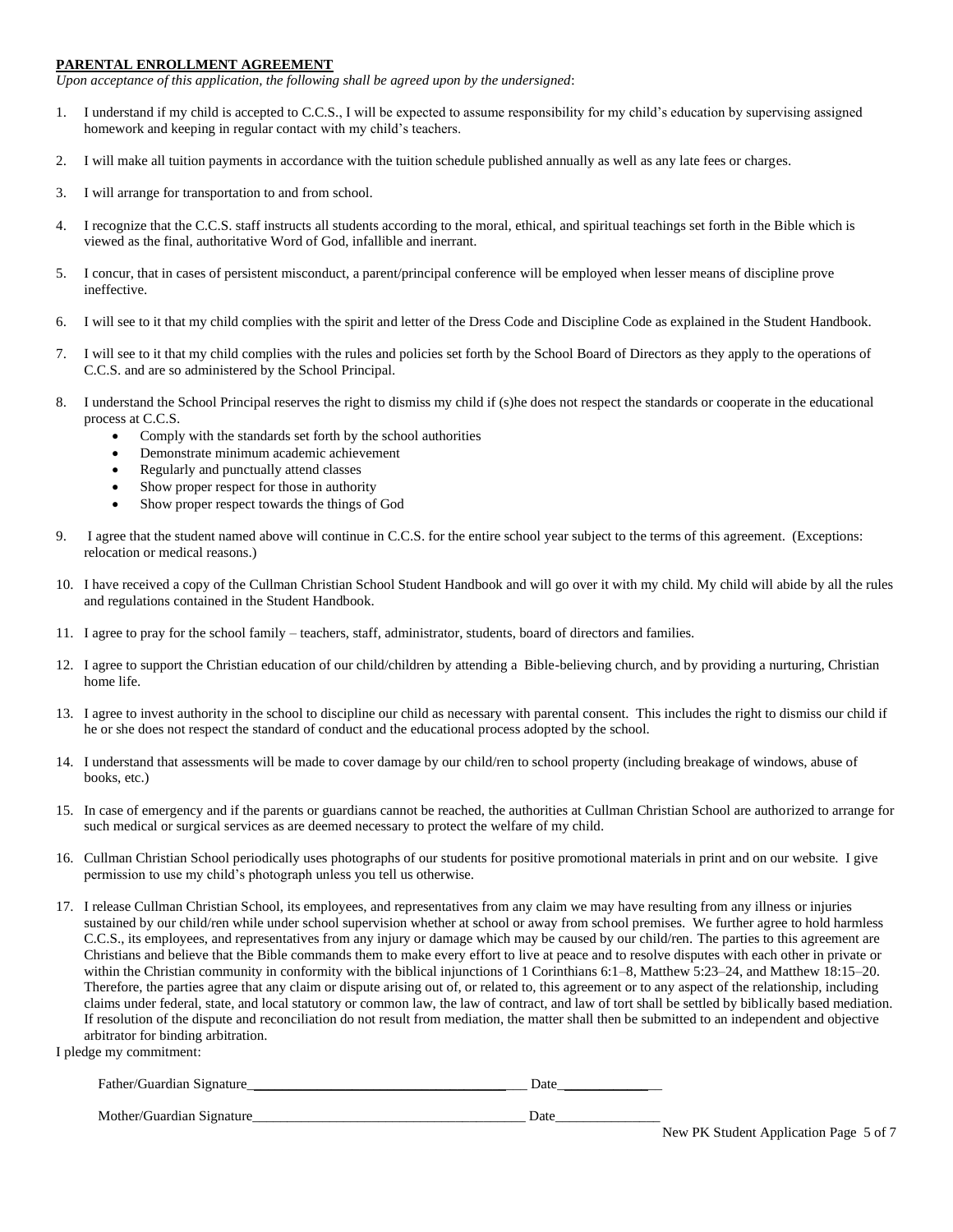

## FORM OF AFFIDAVIT FOR PARENT/GUARDIAN OF PRESCHOOL STUDENTS

State of Alabama

County of Cullman

| Before me, a notary public in and for said State and County,              |                           |
|---------------------------------------------------------------------------|---------------------------|
| appeared                                                                  | (name of parent/quardian) |
| and is known to me, after being duly sworn or affirmed says the follows : |                           |

| That affiant is the parent or legal guardian of the minor                       |                       |
|---------------------------------------------------------------------------------|-----------------------|
| child/children                                                                  | (name of child); that |
| affiant has been notified by                                                    | , a representative of |
| Cullman Christian School, that said school has filed notice and is exempt under |                       |
| law from regulation by the Department of Human Resources.                       |                       |

\_\_\_\_\_\_\_\_\_\_\_\_\_\_\_\_\_\_\_\_\_\_\_\_\_\_\_\_\_\_\_\_\_\_\_\_\_\_

\_\_\_\_\_\_\_\_\_\_\_\_\_\_\_\_\_\_\_\_\_\_\_\_\_\_\_\_\_\_\_\_\_\_\_\_\_\_\_

Sworn, or affirmed to and sworn before me this \_\_\_\_day of \_\_\_\_\_\_\_\_\_\_\_ 20\_\_\_.

Notary Public